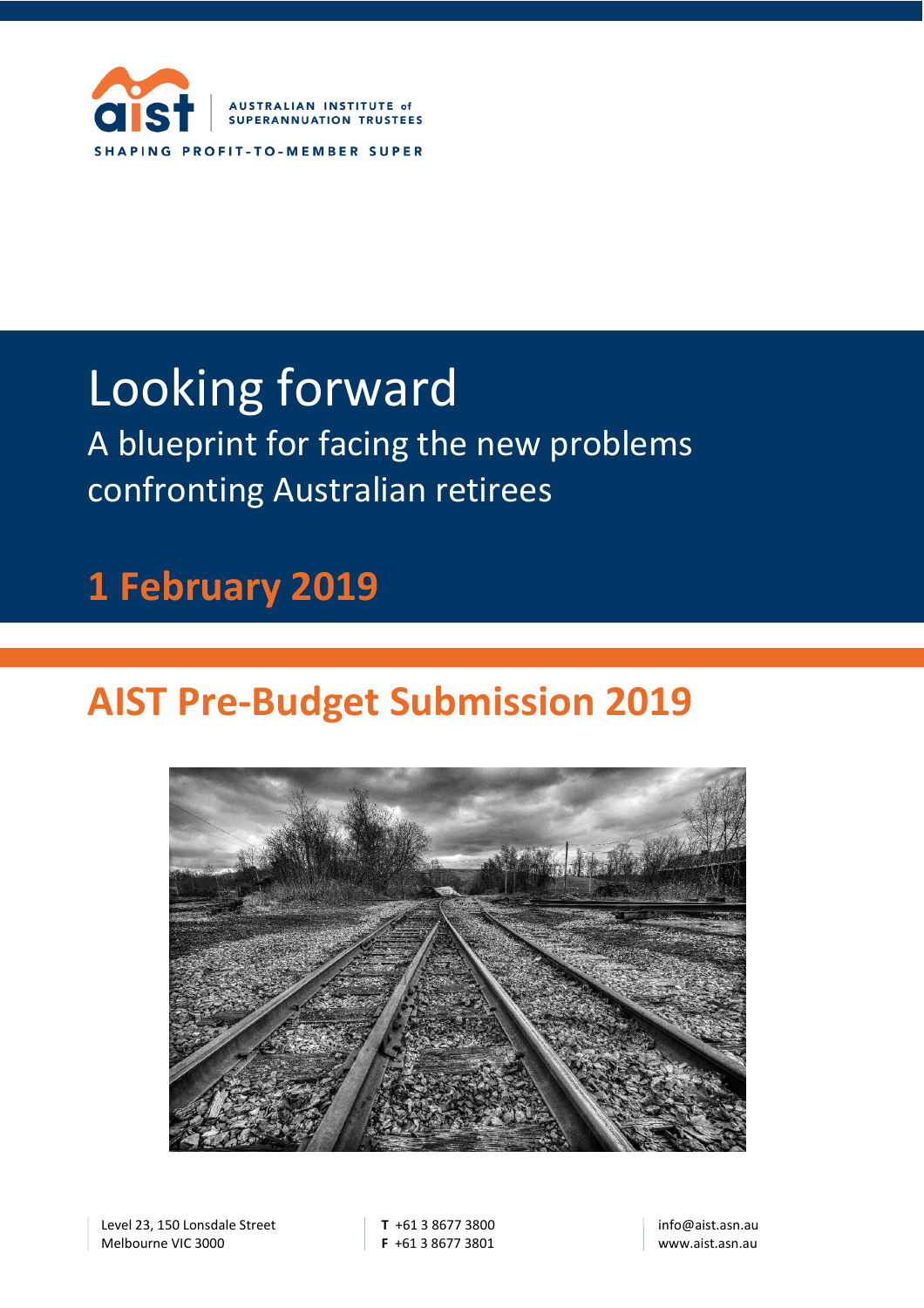

#### **AIST**

**The Australian Institute of Superannuation Trustees** is a national not-for-profit organisation whose membership consists of the trustee directors and staff of industry, corporate and publicsector funds.

As the principal advocate and peak representative body for the \$1.3 trillion profit-to-members superannuation sector, AIST plays a key role in policy development and is a leading provider of research.

AIST provides professional training and support for trustees and fund staff to help them meet the challenges of managing superannuation funds and advancing the interests of their fund members. Each year, AIST hosts the Conference of Major Superannuation Funds (CMSF), in addition to numerous other industry conferences and events.

#### **Contact**

| Eva Scheerlinck, Chief Executive Officer  | 03 8677 3800 |
|-------------------------------------------|--------------|
| Richard Webb, Policy & Regulatory Analyst | 03 8677 3835 |

#### **Cover art**

The "Looking Forward" image on the cover by [John G Hoey](https://www.flickr.com/photos/drjohn01702/) is licensed under Creative Commons [Attribution 2.0 Generic \(CC BY 2.0\).](https://creativecommons.org/licenses/by/2.0/deed.en)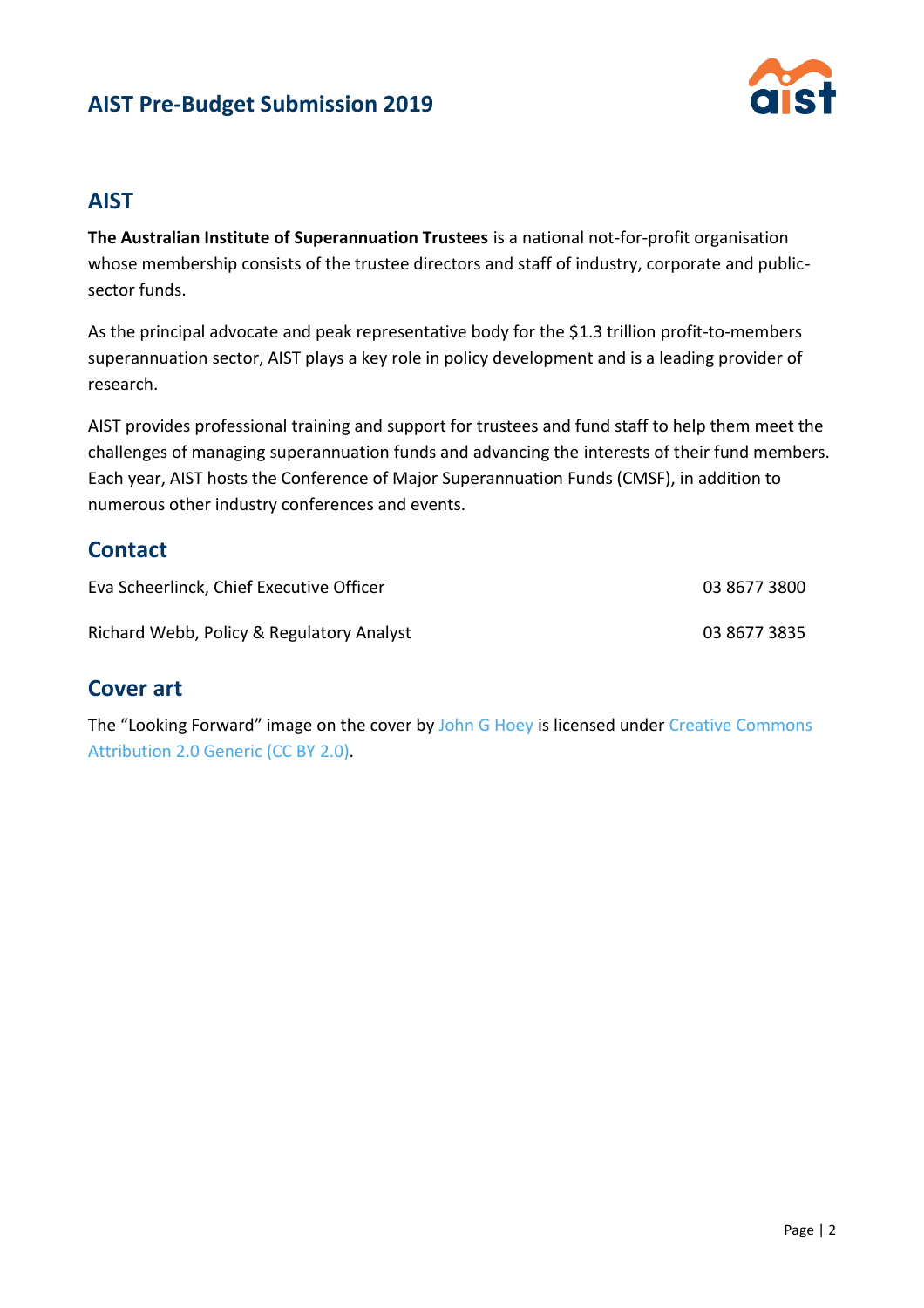

## **Executive summary**

#### **In brief:**

AIST welcomes the opportunity to present our Pre-Budget Submission for 2019-20. Our submission presents a longer-term view of problems facing superannuation into the future, with recommendations designed to address these.

AIST thanks the Assistant Minister for Treasury and Finance for the opportunity to present our Pre-Budget Submission for 2019-20.

Whilst we are mindful of the many important issues which are likely to dominate policy in relation to superannuation and financial services in the short to medium term, our submission this year presents a view of the longer term, both amongst those covered by Australia's superannuation system, and those who are not. Our recommendations are about improving conditions for members into the future.

AIST believes that a strong default superannuation system must ensure that people are immediately connected with high performing funds, and ensure that members who may already be in poorly performing funds are moved into high performing funds, by ensuring that poorly performing funds are consolidated with their higher performing competitors. The legislated process to put quality filters in place focussing on investment performance at the Fair Work Commission must be implemented

We make the following recommendations:

- Further improve the fairness of tax concessions
- The \$450 per month income threshold for the superannuation guarantee be abolished to improve fairness and reduce incentives to unnecessary casualisation.
- All taxpayers eligible for the LISTO to be provided with an additional contribution.
- In addition to examining levels of paid parental leave, SG to be paid on paid parental leave.
- The Government measure and publish the super gap each year, and assess the impact that any future legislative changes to super would have on women.
- Recommencement of increases to the Superannuation Guarantee (SG) rate from 1 July 2021, with a view to achieving 12% in July 2025.
- The ATO commits to a holistic programme of superannuation administration structured around reconnecting superannuation monies with members.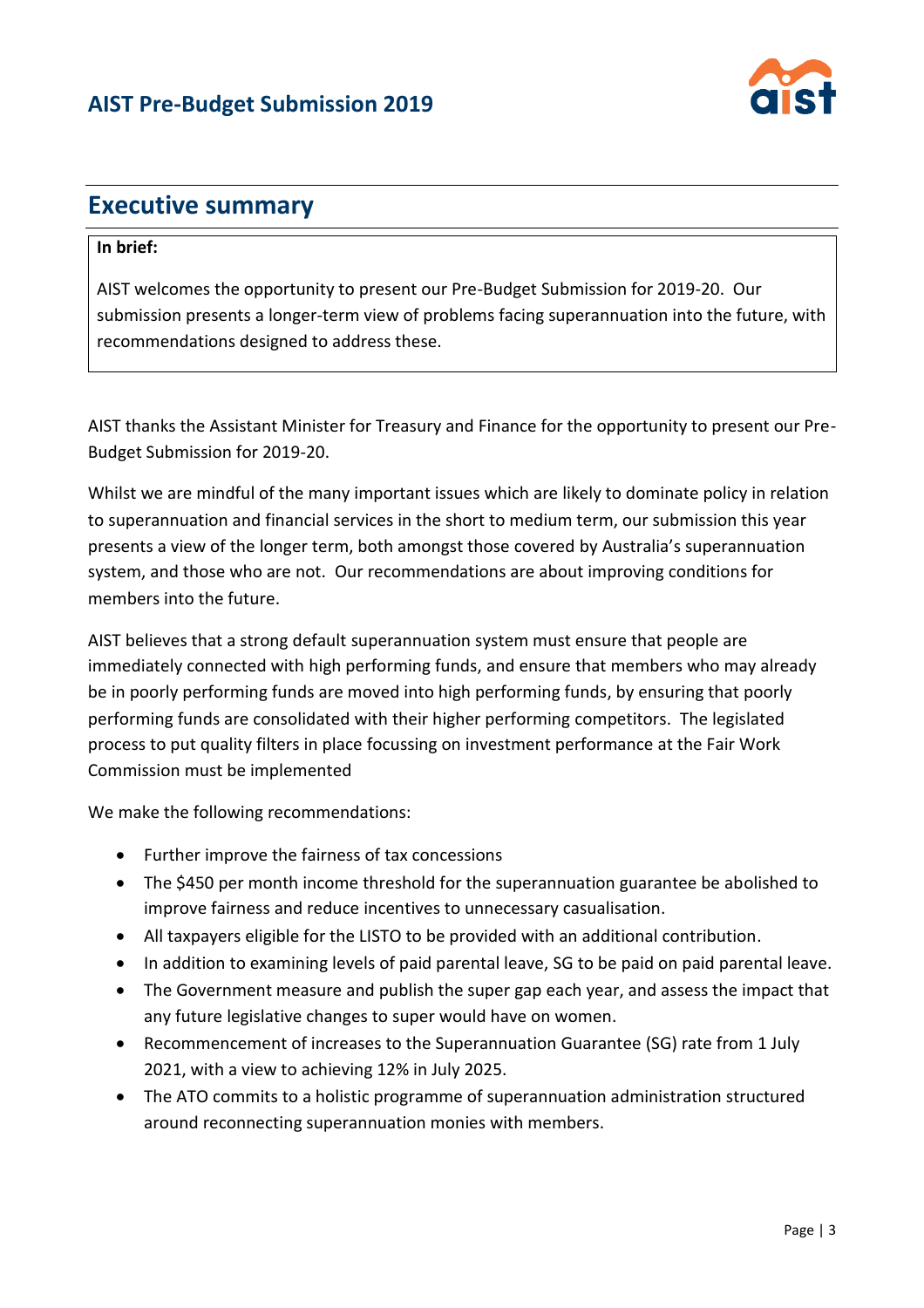

- Undertake a further post-implementation review into APRA's reporting and data framework.
- The *Insurance in Superannuation Voluntary Code of Practice* should be the primary focus of policy change in respect of insurance in superannuation.
- Superannuation is a benefit of employment and as such, the Superannuation Guarantee (SG) should be enshrined in the National Employment Standards.
- A commitment to universality of SG cover for all PAYG employees, independent contractors and the self-employed.
- The objective of superannuation should be legislated to hold Government and policy makers accountable for ensuring a reasonably comfortable living standard in retirement.
- A permanent superannuation council be empanelled to assess whether the superannuation system is delivering against the objective.

AIST has also recommended urgently deferring the proposed means test changes for lifetime income streams until the flaws identified in the Productivity Commission report, as well as issues relating to consumer disclosure and protections have been resolved.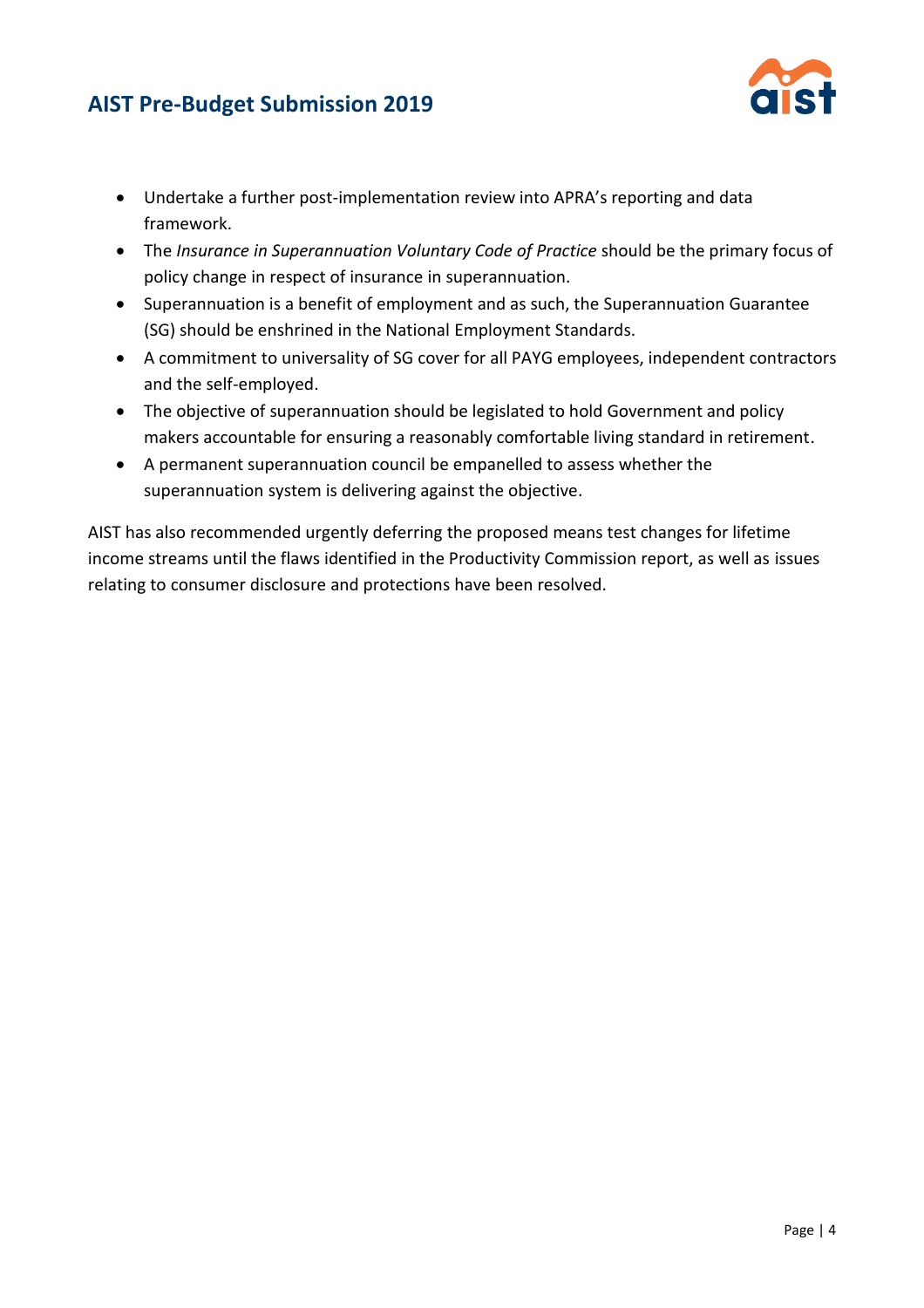

## **Introduction**

AIST acknowledges the history of Australia's superannuation system, including the introduction of compulsory superannuation in 1992 and the establishment of profit-to-member superannuation funds. Our \$2.7 trillion pool of retirement savings is the biggest in the world on a per capita basis. It gives working people a higher standard of living in retirement and takes pressure off the Age Pension at one of the lowest costs (as a proportion of GDP) of OECD countries.

Our system is currently ranked fourth in the Melbourne Mercer Global Pension Index, which compares retirement income systems around the world based on their adequacy, sustainability and integrity. The AIST-Mercer Super Tracker, which gauges how well the system is delivering within Australia, scores our system at 68.8 out of 100.00.

Significant developments in recent decades necessitate further enhancements to the superannuation system. These include:

- Improved understanding of member behaviour and decision making from the field of behavioural economics.
- A shift in focus from the accumulation phase to the retirement phase.
- Changes in working patterns.
- Declining rates of home ownership.
- Tax changes that threaten the sustainability and equity of the system.

AIST is the national peak representative body for Australia's profit to member superannuation funds which collectively hold \$1.3 trillion in member retirement savings. Profit-to-member superannuation funds return profits to members only and always put members' interests first.

The past few years has been a flurry of policy development culminating in two major inquiries into the superannuation specifically and the financial services industry more broadly. AIST welcomes the increased scrutiny this brings, together with the certainty that such transparency brings with it increased consumer engagement and community involvement. However, we importantly welcome the enormous opportunity this brings to improve the wellbeing and financial security of superannuation fund members.

AIST continues to support Australia's three-pillar retirement incomes system. We believe that as deferred income, superannuation guarantee contributions must be included in the National Employment Standards, and this must include a commitment to universality of cover for all workers including those earning less than \$450 per month, as well as those for whom coverage is either not available or unclear.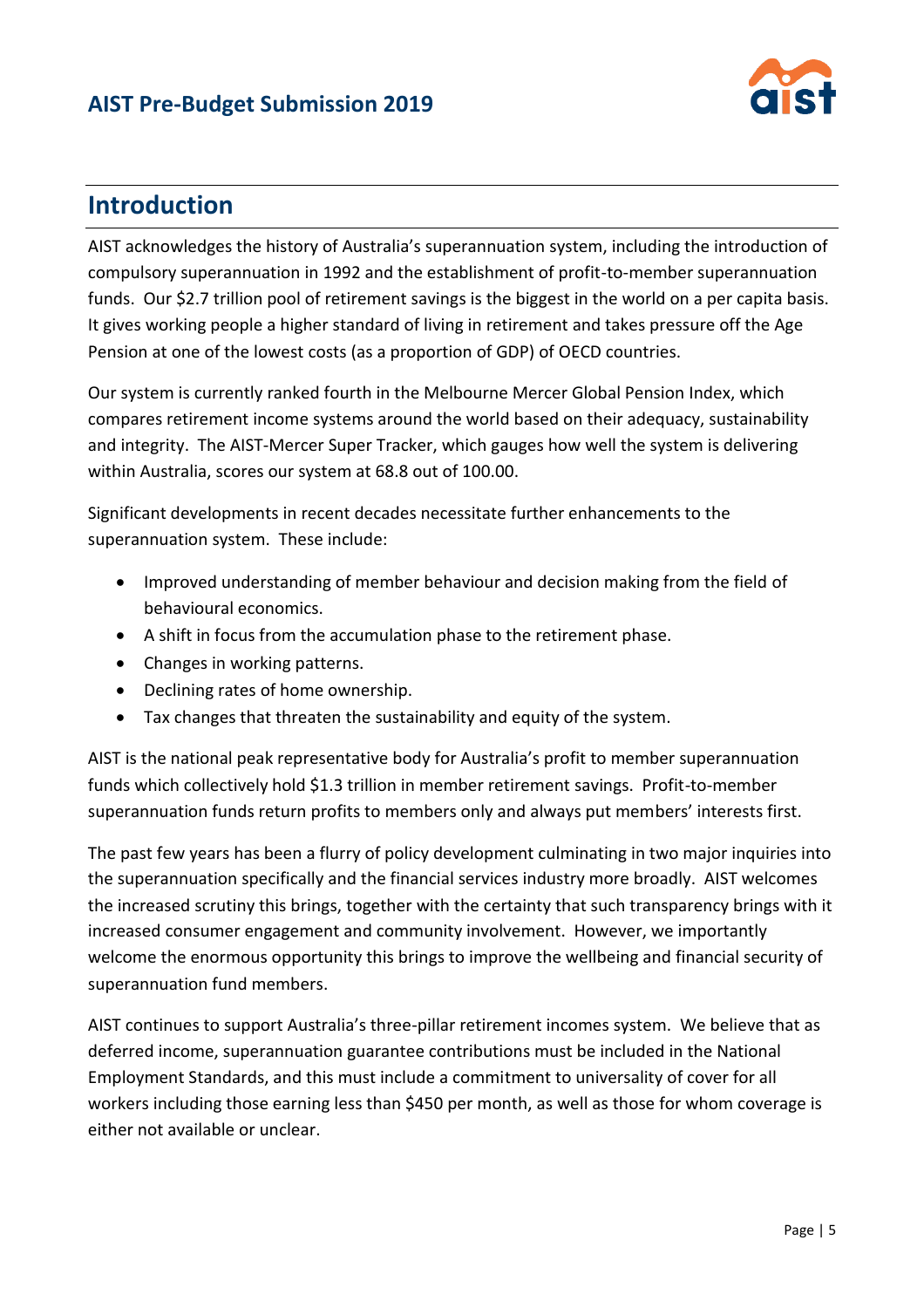

AIST agrees that there should be a legislated objective for the superannuation system which would hold Government and policy makers accountable for ensuring a reasonably comfortable living standard in retirement. AIST supports the establishment of a permanent superannuation council of independent experts to assess whether the superannuation system is delivering against the objective, as well as recommending and assessing proposals for policy change.

We believe that a strong default system must ensure that people are filtered into high performing funds, and ensure that members who may already be in poorly performing funds are moved into high performing funds. AIST supports efforts to consolidate to ensure that these existing members benefit from economies of scale. For members who wish to choose their own products, we see the rights of these members to the same basic consumer protections as MySuper members as essential, together with the ability to compare the long-term net returns of all superannuation products.

AIST upholds the equal representation model of governance and have reinforced our endorsement of this model with a Governance Code which promotes continuous improvement in governance practices and aims to cement profit-to-member funds as the leading superannuation sector. We support measures aimed at improving the adequacy of superannuation for low-paid workers, women and Indigenous Australians, as well as better targeting of tax concessions. We support regulation aimed at improving the retirement standards of Australians, including better retirement benchmarks, retirement income frameworks, availability of high quality and affordable financial advice and better targeted means-testing for the Age Pension.

We support group life insurance as an efficient and cost-effective form of cover and we support the Insurance in Superannuation Voluntary Code of Practice.

Our financial regulators must be strong and provided with the regulatory tools to ensure that they can better understand, benchmark, analyse and make regulatory decisions regarding superannuation entities. Such tools must include industry reporting, statistical publications and appropriate exercising of regulatory powers

The theme of this submission is about looking forward. AIST is pleased to present our submission.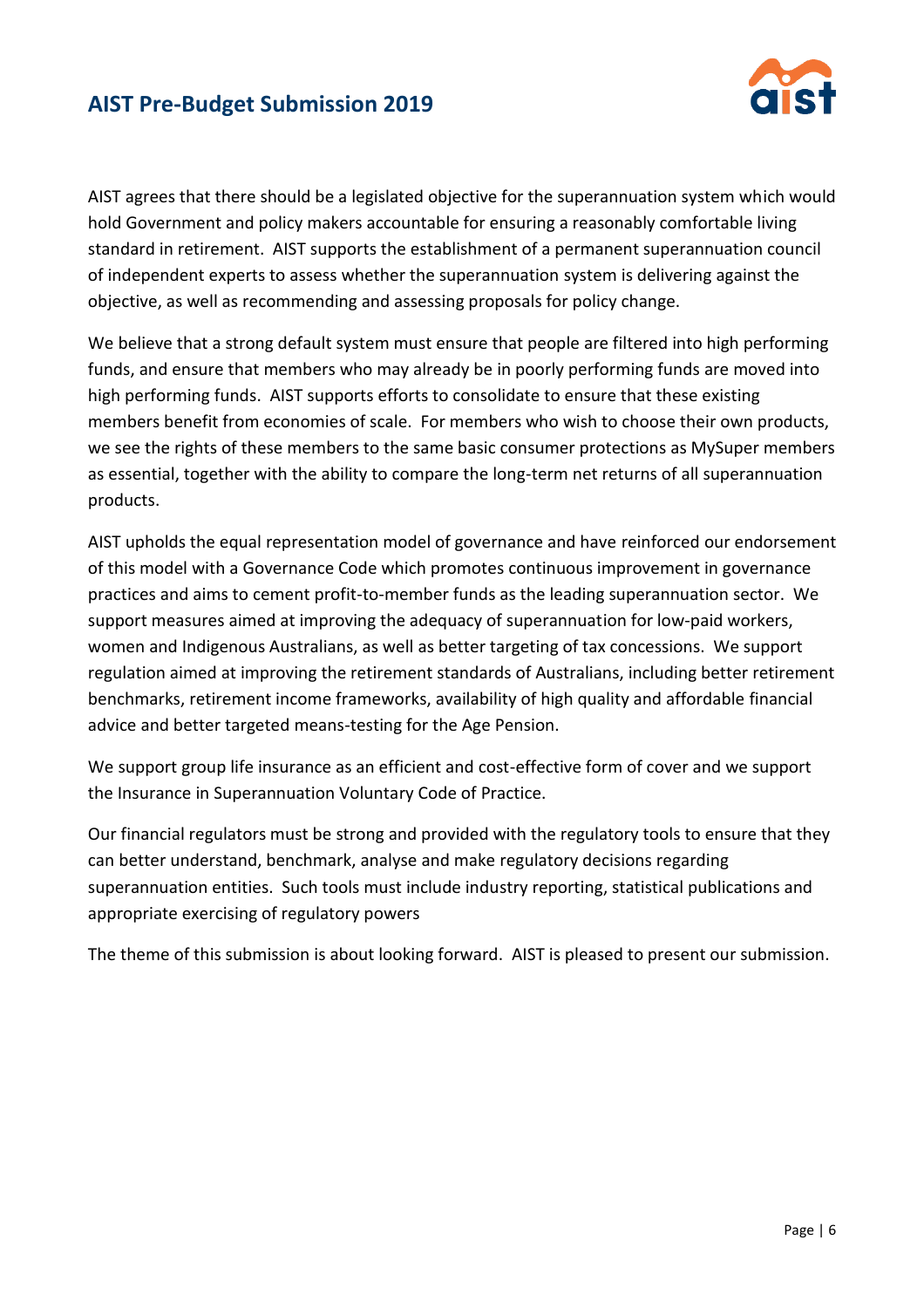

## **Recommendations**

#### **Improve the fairness of tax concessions in superannuation**

Tax concessions supporting superannuation are estimated at over \$40 billion per year<sup>1</sup>. AIST calls for a more equitable distribution of superannuation tax concessions between cohorts based upon income earned.

AIST supports the policy platform of Women in Super to improve women's retirement outcomes. Women in Super (WIS), as part of their Make Super Fair policy, explain that:

- Women still retire with 47% less super than men;
- It is estimated that more than 40% of older single women live in poverty;
- Women are more dependent than men on the age pension;
- The fastest growing cohort of homeless people are single older women; and
- Tax concessions in superannuation are skewed towards high income earners a more equitable redistribution of tax concessions could make a meaningful impact on the gender super gap.

WIS has developed a five-point plan to address these issues and work towards developing a fairer system that sees women and low-income earners reach greater economic security in retirement:

- 1. Additional annual \$1,000 government contribution into super for low income earners, to better support those with inadequate retirement savings.
- 2. No further delay to scheduled superannuation guarantee (SG) increases.
- 3. Pay SG on paid parental leave.

 $\overline{a}$ 

- 4. Remove the \$450 monthly income threshold on SG contributions.
- 5. Require Government to undertake and publish a gender impact statement for any changes to age pension or retirement income policy; ongoing tracking by WGEA of women's retirement gap.

AIST agrees with WIS that this is a crisis affecting women entering the workforce, who will face the same fate as women retiring, if this situation is not rectified.

However, as we have also written previously, the tax concessions themselves must ensure that all Australians are appropriately incentivised to save for retirement. We note that at the lower

<sup>1</sup> Australian Government The Treasury (2019). *Tax Benchmarks and Variations Statement 2018*. January 2019. [online] Canberra: Commonwealth of Australia. Available at:<https://tinyurl.com/yb84smwo> [Accessed 31 Jan. 2019].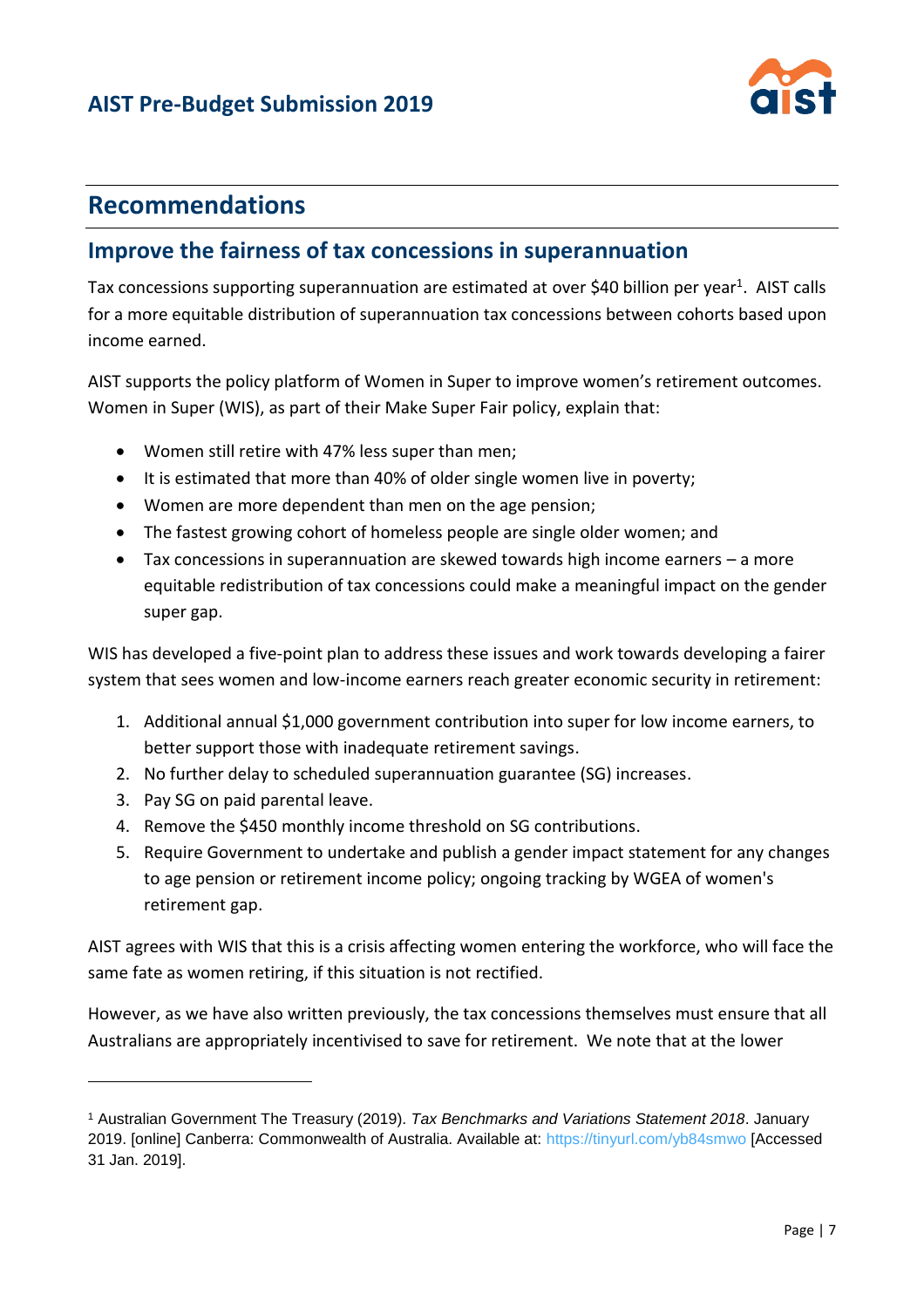

income end of the scale, there are no tax concessions available and, in actual fact, Australians are still penalised to some degree under the tax system for saving towards retirement. By way of an example, the LISTO, is a relatively recent fix designed to fix the fact that Australians paying a lower marginal tax rate than the contributions tax rate of 15%, which credits \$500 as a return of tax to Australians with adjusted taxable of income of less than \$37,000. However, even this is based on out-of-date mathematics, which references a period when the Superannuation Guarantee was assessed at a rate of 9% rather than the new rate of 9.5%. Furthermore, it is limited to \$500, which means that low income earners whose employers contribute more on their behalf do not obtain any additional return of tax. We have provided more discussion around the LISTO below.

At the upper end of the scale, we also note the relatively recent addition of Division 293 tax, as well as lowered contribution caps and the introduction of the transfer balance cap, which has reduced tax concessions to higher income earners.

AIST supports these measures. However, we also note that there is still room for improvement. We believe that our recommended council of independent experts could be tasked with regularly reviewing the fairness of the tax concessions available to superannuation fund members and recommending improvements.

Below is more detail in relation to examples of measures that we believe improve the fairness of tax concessions. We discuss accelerating the increase in the Superannuation Guarantee later in this submission.

#### **Provide a \$1,000 low income contribution**

The LISTO (currently set at a maximum of \$500) represents a refund of contributions tax on superannuation, based upon the maximum of notional or actual superannuation contributions from one earning an adjusted taxable income of \$37,000 per year or less. Whilst this appears to be reasonable, women and other low-income earners remain at a significant disadvantage compared to other taxpayers due to three factors.

For lower income earners, the LISTO payable will be less. The LISTO is limited to \$500, however as LISTO payable is a function of the SG, this figure reduces to zero as a proportion of adjusted taxable income.

At the same time, the net tax concession for lower income earners will also be less. Taxpayers earning less than the tax-free threshold are unable to collect a concession at all, with the LISTO merely representing a return of contributions tax.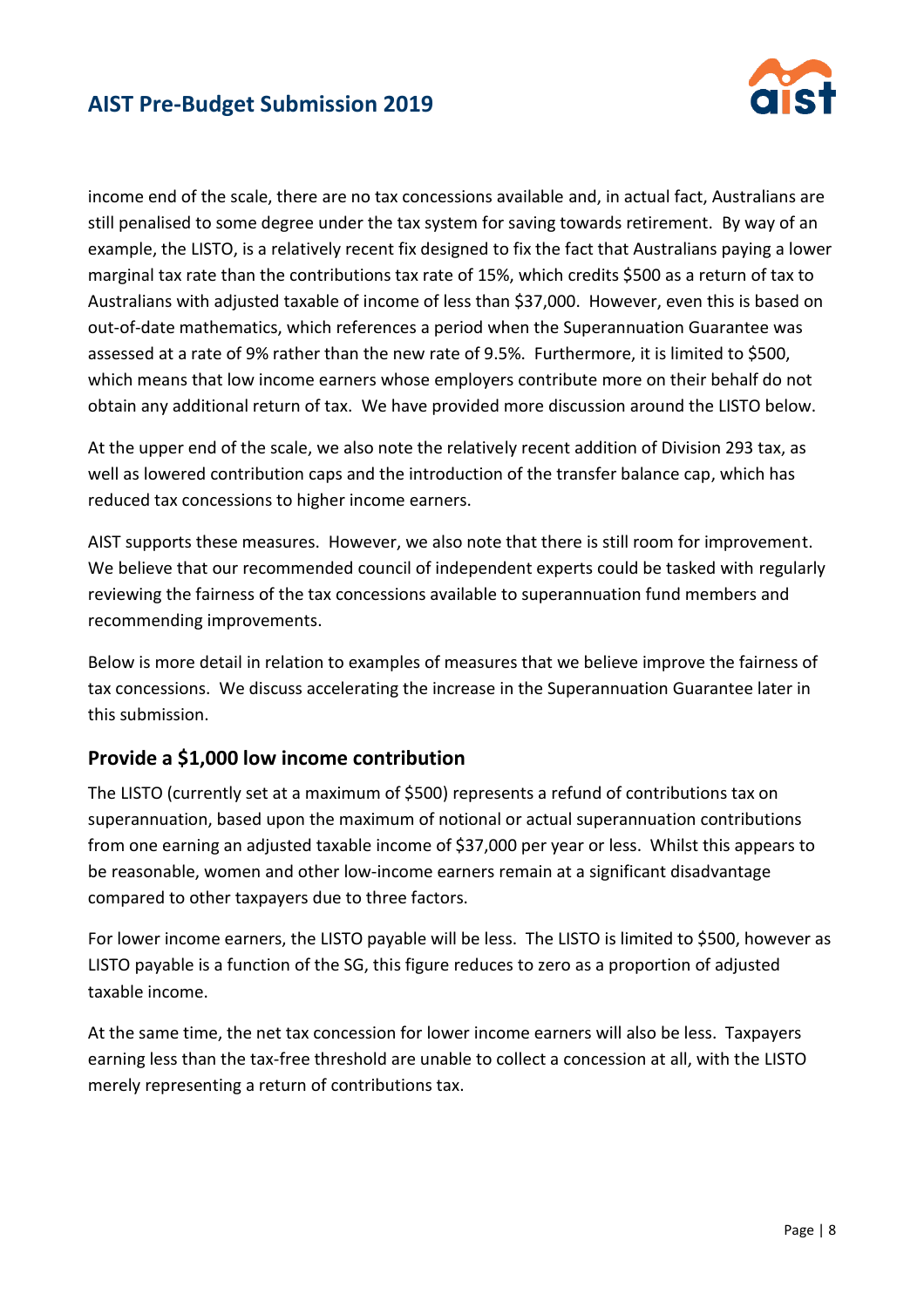

Finally, the amount being contributed into superannuation will be less due to smaller contributions. In addition, the ability of low-income earners to make additional contributions is severely curtailed by the cost of living.

The net effect of all three factors is smaller superannuation balances, a reduced quality of life in retirement and an increased reliance on the Age Pension.

AIST recommend that all taxpayers eligible for the LISTO be provided with an additional contribution of \$1,000. ATO figures show that 3 million Australians were eligible for the LISTO's predecessor scheme from 2016-17.

#### **Pay SG on paid parental leave**

l

AIST supports a Government-funded parental leave scheme that includes a superannuation component, linked to the payment of SG contributions required on average weekly earnings. The implementation of a paid parental leave scheme with a superannuation component, would allow parents to continue building their superannuation whilst on parental leave.

The lack of such a superannuation component – coupled with the very low level of paid parental leave – adversely contributes to the gap between women and men's retirement savings. Paid parental leave schemes (coupled with superannuation) assist with improved workforce participation rates (particularly for women of child bearing age). The following is a chart<sup>2</sup> representing where Australia sits comparatively in terms of paid parental leave (next page):

<sup>2</sup> Popovic, N. (2014). The US is still the only developed country that doesn't guarantee paid maternity leave. *The Guardian*. [online] Available at:<http://tinyurl.com/mtabaum> [Accessed 1 Feb. 2019].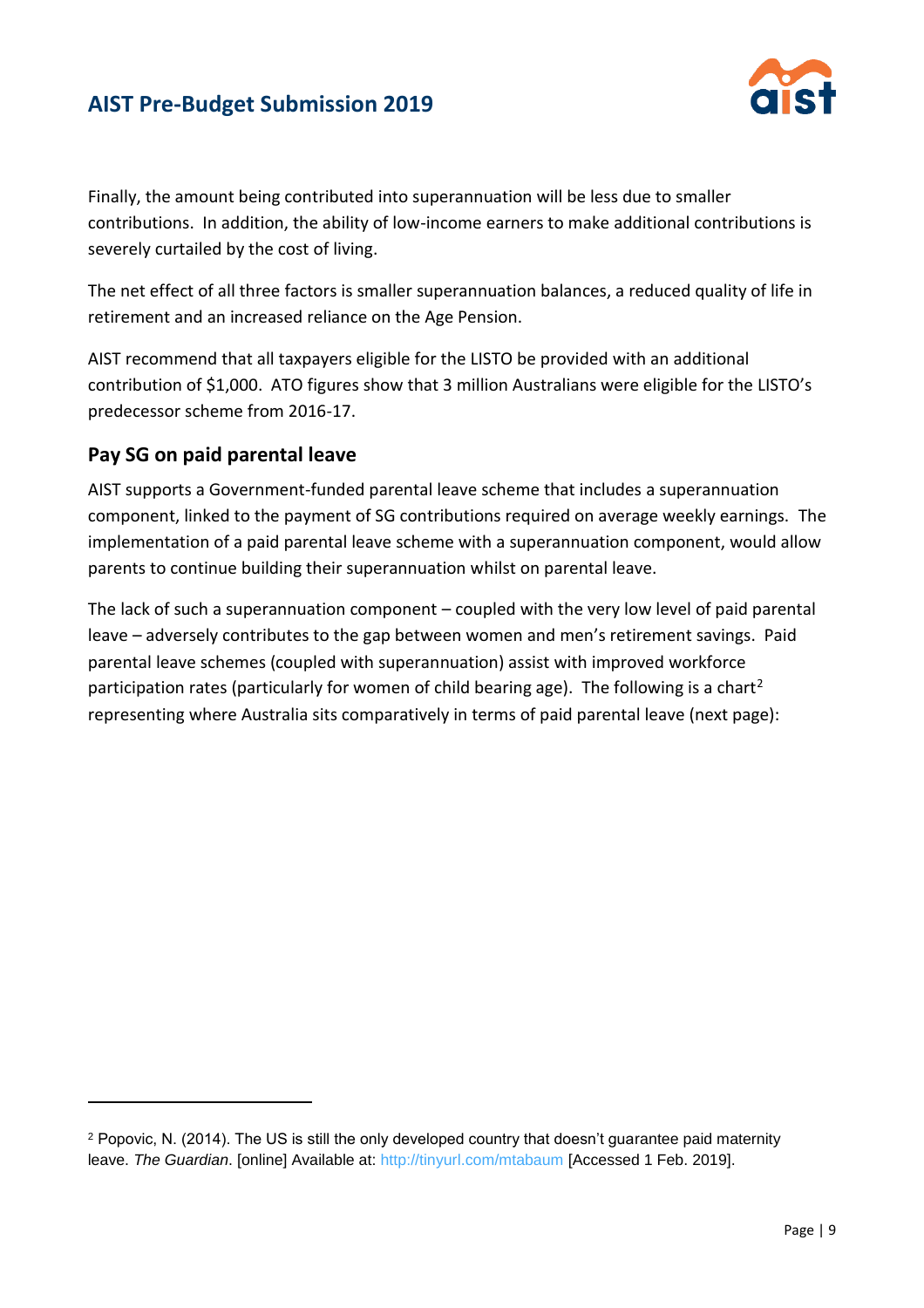

| $\blacksquare$ One week                                         |                                      | <b>Cone</b> month                                       |                                                          | (Totals shown in weeks)                                                                    |    |                                                                                    |                           |                                                                                                     |                                       |                                                                                                   |                                  |                                                                                                                                                                                                   |     |
|-----------------------------------------------------------------|--------------------------------------|---------------------------------------------------------|----------------------------------------------------------|--------------------------------------------------------------------------------------------|----|------------------------------------------------------------------------------------|---------------------------|-----------------------------------------------------------------------------------------------------|---------------------------------------|---------------------------------------------------------------------------------------------------|----------------------------------|---------------------------------------------------------------------------------------------------------------------------------------------------------------------------------------------------|-----|
| US                                                              | <b>O</b> Mexico<br><b>THE REPORT</b> |                                                         | 12 Switz                                                 | 14 New Zeal 14 Turkey<br><b>.</b>                                                          |    | -------<br>-------                                                                 | 16 Spain                  | -------<br>-------                                                                                  | 16 Greece<br><b>.</b><br>-------<br>٠ | 17<br>m m                                                                                         | Australia<br><u>.</u><br>n n n n | 18 Iceland<br><b>.</b><br>.<br><b></b>                                                                                                                                                            | 26  |
| <b>Belgium</b><br>---------<br>---------<br>H H                 |                                      | 28 Portugal<br>---------<br>.<br>- 11 T                 | -------                                                  | 30.1 Norway<br>-- -- -- -- -- <b>-</b><br>----------<br>65 65 66 66                        |    | 36 UK<br>---------<br>---------<br>---------<br>--------                           |                           | 39 Netherlands<br>---------<br>---------<br>---------<br>---------<br><b>The Co</b>                 |                                       | 42 France<br>---------<br>-------<br>---------<br>---------<br><b>START</b>                       |                                  | 42 Ireland<br><br>----------<br>---------<br>.<br>a ka                                                                                                                                            | 42  |
| Luxembourg<br>55 55 55 55 55<br>65 66 66 66 66<br>n in          |                                      | 42 Italy<br>---------<br>--<br>m n<br><b>The Common</b> | 47.7<br>--------<br>--------<br>--------                 | Denmark<br><br>----------<br>----------<br>---------<br>.<br>.                             | 50 | Canada<br>---------<br>----------<br>---------<br><u>na na na sé ili</u><br>.<br>. | 52                        | Slovenia<br>---------<br>---------<br>----------<br>.<br>------<br>.                                | 52.1                                  | Germany<br>---------<br>---------<br>---------<br>.<br>---------<br>-------                       | 57.3                             | Japan<br>.<br>--------<br>.<br>.                                                                                                                                                                  | 58  |
| Sweden<br>.<br>------<br>.<br>-----<br>--------<br>-------<br>. |                                      | 60 Korea<br>n Bill<br>n s<br><b>The Company</b><br>- 1  | 64.9<br>.<br>n a m<br>-----<br>T T T T T<br>.<br>------- | Lithuania<br>.<br>-----<br>---------<br>- - - -<br>.<br>---------<br>.<br>.<br>a ma<br>. . |    | 65 Latvia<br>--------<br>.<br>--------<br>--------<br>-------<br>-----<br>.        |                           | 71 Austria<br>.<br>.<br>.<br>------<br>---------<br>------<br>.<br>---------<br>n B<br>-------<br>٠ | 81<br>m m<br>m in                     | <b>Estonia</b><br>-------<br>---------<br>---------<br>---------<br>---------<br>---------<br>- 1 | 82<br>-----                      | <b>Czech Rep</b><br>n m<br>-------<br>. .<br>-------<br>.<br>== == == == ==<br>n 11 Mei 11 Mei 12 Mei 12 Mei 12 Mei 12 Mei 12 Mei 12 Mei 12 Mei 12 Mei 12 Mei 12 Mei 12 Mei 12 Mei 12 Mei 12<br>. | 112 |
| Poland<br>.<br>.<br>m en                                        | ---------                            | .                                                       | 126 Finland<br>ш<br>a pr                                 | --------------                                                                             |    |                                                                                    | 158.3 Hungary<br>. .<br>. | -------<br>----<br>--------------                                                                   | --<br>- - -                           | 160<br>a sa sa<br>n T<br>a ka<br>−                                                                | <b>Slovak Rep</b><br>---------   | ----------                                                                                                                                                                                        | 164 |

SOURCE: OECD; DATA INCLUDES ALL OECD MEMBERS EXCEPT CHILE, PLUS TWO NON-MEMBER COUNTRIES, LATVIA AND LITHUANIA. UK DATA VIA WWW.GOV.UK.

AIST recommends that (in addition to examining levels of paid parental leave) SG be paid on paid parental leave.

Similarly to parental leave, we also recommend that the ability of paying SG for unpaid carers should also be examined.

#### **Removal of the \$450 per month superannuation guarantee (SG) threshold**

AIST recommends the removal of the \$450 per month income threshold on the Superannuation Guarantee as a measure to improve fairness.

There are four reasons supporting our recommendation:

- Cost to government would be minimal.
- Those on lower incomes would have a better retirement outcome.
- Australia's superannuation coverage while quite high is comparatively lower than other systems with mandatory superannuation.
- Increasing numbers of people have multiple jobs. While each may be paying under \$450 per month, the aggregate may be much more.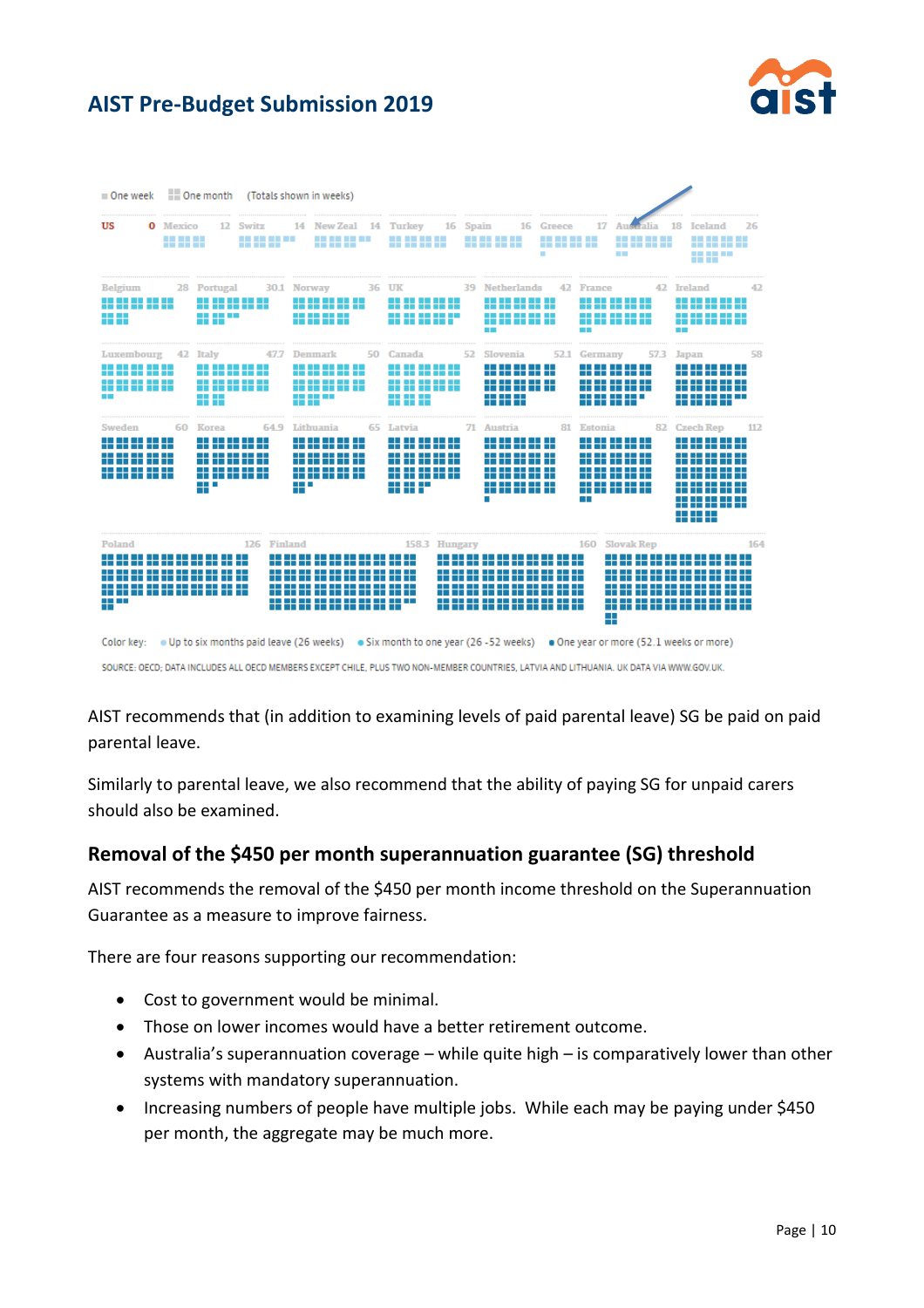

#### *Cost to Government*

 $\overline{a}$ 

While the aggregate cost of removing the \$450 monthly threshold would be small, industry experience suggests it is likely to be quite concentrated, resulting in significant improvements for those individual workers who are most disadvantaged by the current exemption. ASFA recently estimated that the cost to government of removing the exemption would be minimal, at less than \$5 million per year<sup>3</sup>.

#### *Improving retirement for part-time employees (particularly women)*

AIST notes that the high concentration of females working part-time is a contributing factor to their relatively low superannuation balances. Women comprise just under 70% per cent of the part-time workforce, with more (54.3%) employed part time than full time (45.7%)<sup>4</sup> (over three times as many full-time workers are men as compared to part time male workers). AIST has long argued that abolishing the exemption on compulsory superannuation contributions for those earning less than \$450 per month would benefit many women – as well as males – on low incomes, working on casual or part-time bases. In female-dominated industries where working for several employers is common (such as retail, hospitality and health sectors), many employees are excluded from the SG system because the \$450 threshold applies only to a single employer, and not on a combined income level. Australia ranks fifth in the OECD for incidence of women in part time work at 38.5%.<sup>5</sup>

It should also be noted that at current SG rates, anyone earning just under the threshold would be eligible for \$42.75 per month: Administration of this measure could cost more than this. The cost to Government for this measure would therefore be limited solely to the Low Income Superannuation Tax Offset (LISTO) payable and has been costed at less than \$5 million per year<sup>6</sup>.

<sup>3</sup> ASFA (2015). *Re: Inquiry into Economic Security for Women in Retirement*. [Letter] To: Senate Standing Committee on Economics. [online] Canberra: The Senate. Available at: <https://tinyurl.com/y7bxf6z8> [Accessed 1 Feb. 2019].

<sup>4</sup> ABS (2017). *6306.0 - Employee Earnings and Hours, Australia, May 2016*. [online] Canberra: Australian Bureau of Statistics. Available at:<https://tinyurl.com/yadwl6f6> [Accessed 1 Feb. 2019].

<sup>5</sup> OECD (2014). *LMF1.6: Gender differences in employment participation*. OECD Family database www.oecd.org/social/family/database, OECD - Social Policy Division - Directorate of Employment, Labour and Social Affairs. [online] Organisation for Economic Co-Operation and Development, p.1. Available at: <https://tinyurl.com/y7r7kwdt> [Accessed 1 Feb. 2019].

<sup>6</sup> Clare, R. (2012). *Equity and superannuation – the real issues*. [online] Sydney: Association of Superannuation Funds of Australia, p.15. Available at:<https://tinyurl.com/jbtjtko> [Accessed 1 Feb. 2019].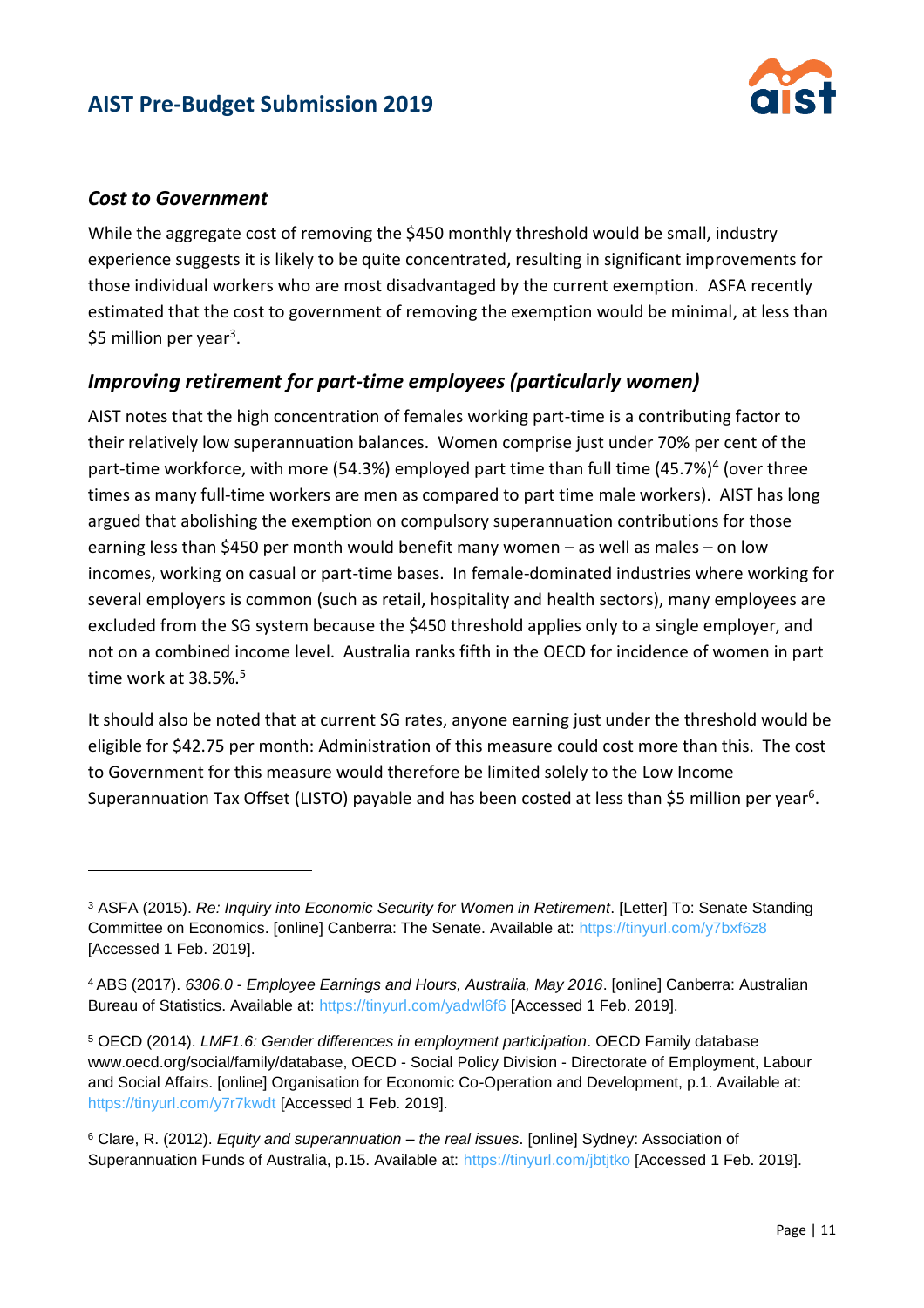

#### **Reducing incentives to the unnecessary casualisation of the workforce – the "gig economy"**

We note that whilst wages have grown, so too has the increasing casualisation of the Australian workforce. As the percentage of Australians holding more than one job increases, so too does the likelihood that at least one job will pay under the \$450 threshold. As this, in turn, affects the retirement savings of Australians, we believe that time is right to debate the role that this threshold plays in limiting the retirement comfort of Australians.

AIST considers that the \$450 threshold provides an incentive for business to retain casual employees on low work rostering to avoid superannuation obligations and should be abolished.

#### **Measure and publish the impact that any future changes to super would have on women**

Several factors act against women reaching the best possible retirement outcomes, and the impact of tax, economic and social policy can have different consequences for women as opposed to men. As part of this submission, AIST recommends that the Government measure and publish the super gap each year, and assess the impact that any future legislative changes to super would have on women.

AIST also considers that there is a need to reinstate the Women's Budget Statement which would allow proper analysis of the impact of the budget on women, and could help in rectifying the gender super and gender pay gap.

#### **Commit to increases to the Superannuation Guarantee**

The changes to the schedule of increases to the Superannuation Guarantee (SG) which will see it eventually increase to 9.5% was formally delayed in 2014, through the repeal of the Mineral Resources Rents Tax.

Under the current timetable, the SG rate is set to increase to 12% from the earliest date of 1 July 2025, and will be fixed at 9.5% until 1 July 2021. Ironically, the original schedule would have seen Australians benefiting from a 12% SG rate from 1 July this year – the first day of the Budget period. This represents a major setback to a key long-term objective of superannuation, which is to ensure all working Australians enjoy an adequate retirement income. Delays to the SG timetable will also create more fiscal pressure on future governments in relation to Age Pension funding. The following schedule illustrates how soon this transition could occur (Table 1):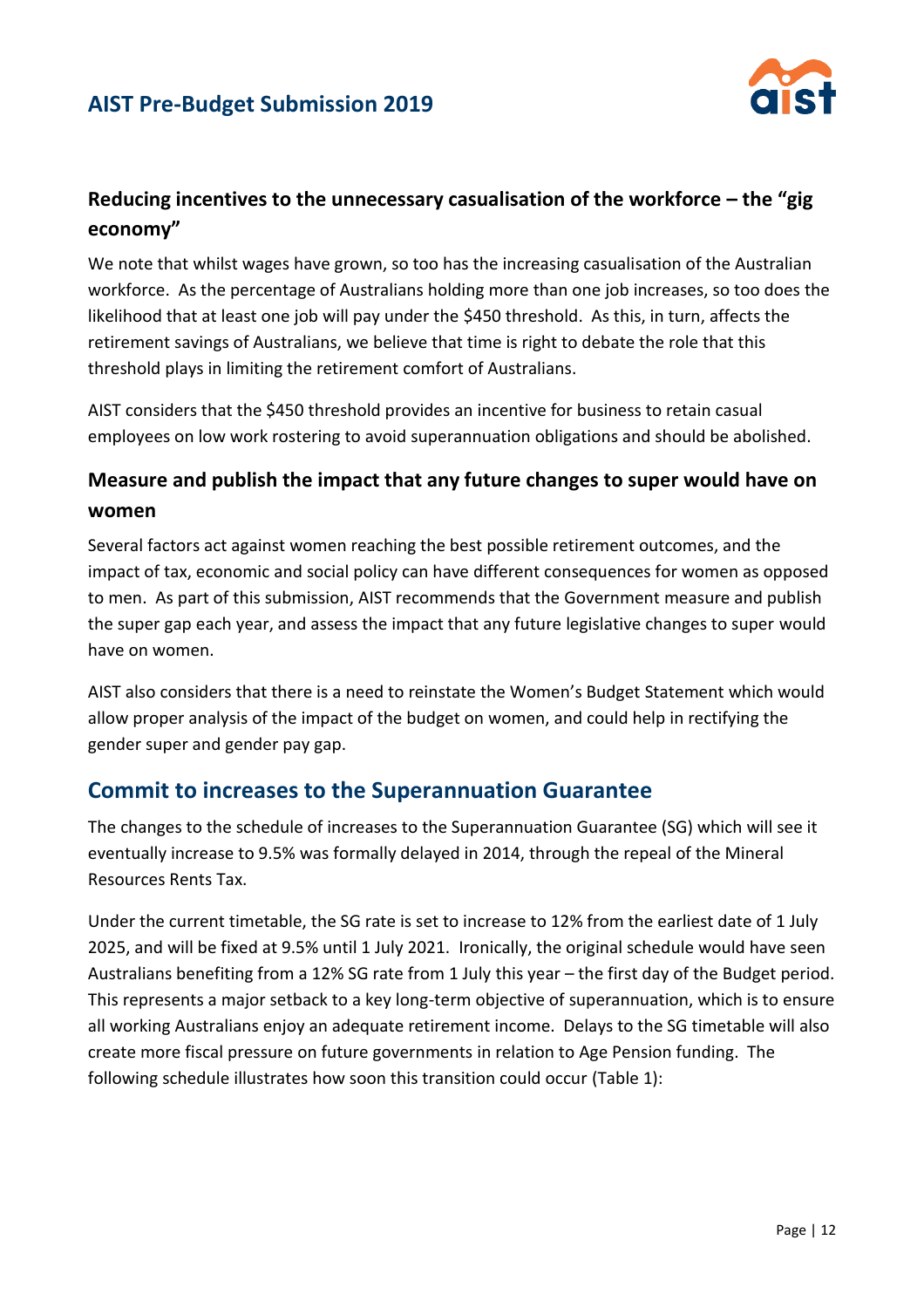

| <b>Financial</b> | SG charge percentage                                              |                                       |  |  |  |
|------------------|-------------------------------------------------------------------|---------------------------------------|--|--|--|
| year             | Rates as per the originally proposed<br>schedule (%) <sup>7</sup> | Rates as per the current schedule (%) |  |  |  |
| 2018-19          | 11.5                                                              | 9.5                                   |  |  |  |
| 2019-20          | 12.0                                                              | 9.5                                   |  |  |  |
| 2020-21          | 12.0                                                              | 9.5                                   |  |  |  |
| $2021 - 22$      | 12.0                                                              | 10.0                                  |  |  |  |
| 2022-23          | 12.0                                                              | 10.5                                  |  |  |  |
| 2023-24          | 12.0                                                              | 11.0                                  |  |  |  |
| 2024-25          | 12.0                                                              | 11.5                                  |  |  |  |
| 2025-26          | 12.0                                                              | 12.0                                  |  |  |  |

#### **Table 1**

l

AIST recommends that the commitment of increases to the SG rate from 1 July 2021, with a view to achieving 12% in July 2025 be committed to with no further delays.

#### **Commit to a holistic programme of superannuation administration**

The ATO presently administers a number of areas of superannuation, including the SG, SuperStream and gateway infrastructure, Single Touch Payroll, lost and unclaimed superannuation and self-managed superannuation funds.

AIST believes that the present administration of superannuation by the ATO can be further improved by increasing the priority of the various programmes around a theme of reconnecting superannuation monies back to members. We have discussed a number of initiatives that the ATO should undertake below.

<sup>7</sup> *Superannuation Guarantee (Administration) Amendment Act 2012* at Schedule 1, Item 2.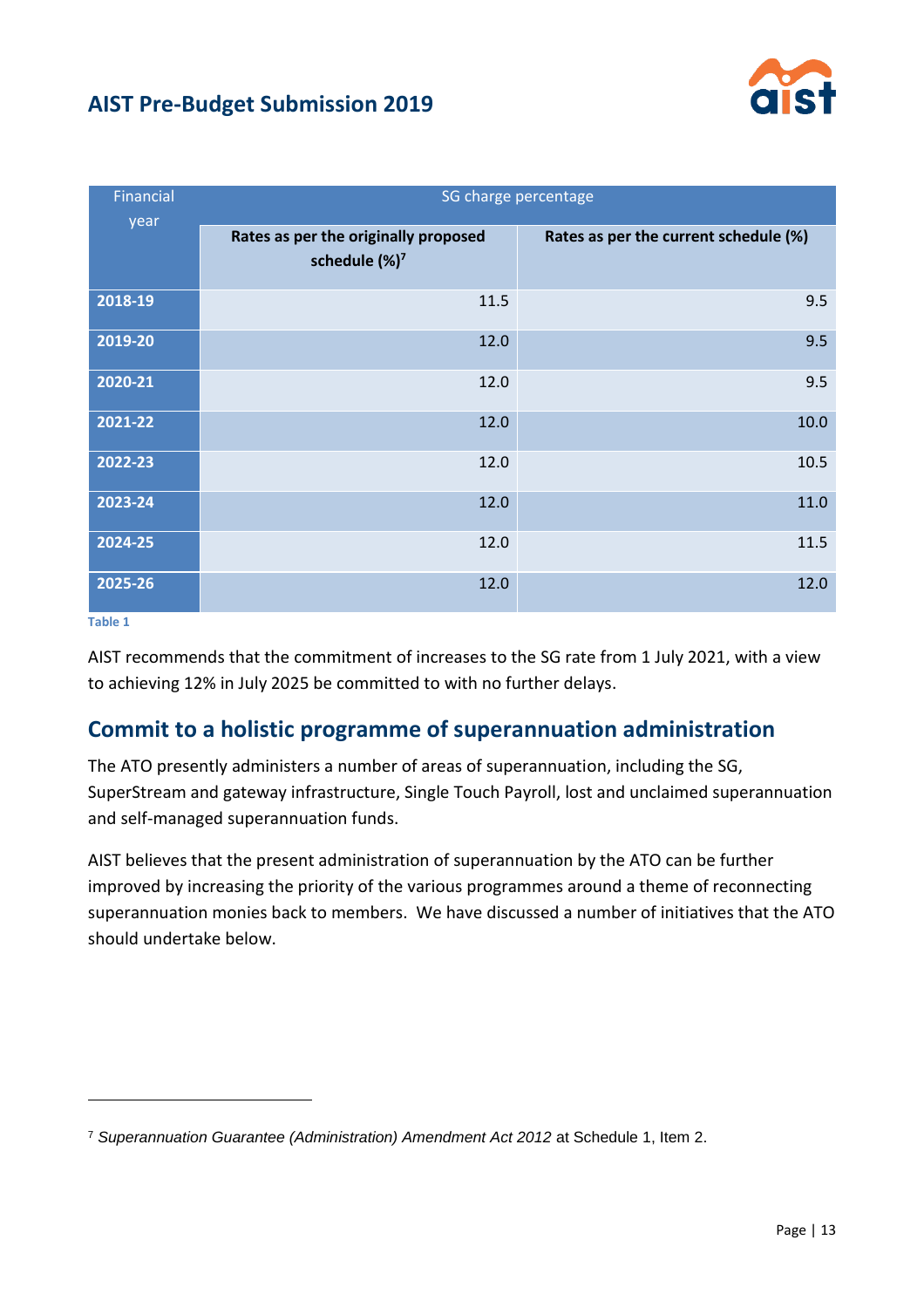

#### **Implement recommendations of the Senate Economics and Cross-Agency inquiries into unpaid superannuation**

AIST supported all the 32 recommendations made in the Senate Economics References Committee report, *Superbad – Wage theft and non-compliance of unpaid Superannuation Guarantee<sup>8</sup>* , and has previously called on the Government to prioritise their implementation.

AIST also supported the nine recommendations made by the Superannuation Cross-Agency Working Group, including the decision to close legislative loopholes which allow some employers to avoid paying their full Super Guarantee (SG) entitlement for employees who utilise salary sacrifice arrangements.

Superannuation is a key component of an employee's remuneration package and these recommendations will help ensure that appropriate consumer protections are in place. AIST enthusiastically supports the legislation introduced by the Government to close the salary sacrifice loopholes and looks forward to this measure's safe passage through Parliament.

## **Greater priority for programmes connecting members with unpaid superannuation**

The underlying problem with unpaid superannuation, is that an entity is breaching its covenant with its employees and with the greater community by not paying its superannuation obligations. AIST believes that the onus of responsibility on members to make a complaint (often long after the event) is inappropriate, and that the ATO should continue to assume increasing responsibility in this process. By acting on up to date and consolidated information reported in close to real time, such as the payment of wages and superannuation, by employers and superannuation funds, the ATO would have the tools to act on breaches long before members were even aware that there was a problem.

#### **Progressive reduction in the small lost member account threshold to \$2,000**

AIST notes and welcomes initiatives taken at the ATO to reduce red tape for small business and to increase the efficiency of the superannuation system. Major technological improvements such as SuperStream have revolutionised superannuation, reduced errors, improved non-payment problems and reduced the time out of the market previously suffered by superannuation members as their contributions waited to be connected with their accounts.

 $\overline{a}$ 

<sup>8</sup> Senate Economics References Committee (2017). *Superbad – Wage theft and non-compliance of the Superannuation Guarantee*. [online] Canberra: The Senate. Available at:<https://tinyurl.com/ybeymust> [Accessed 1 Feb. 2019].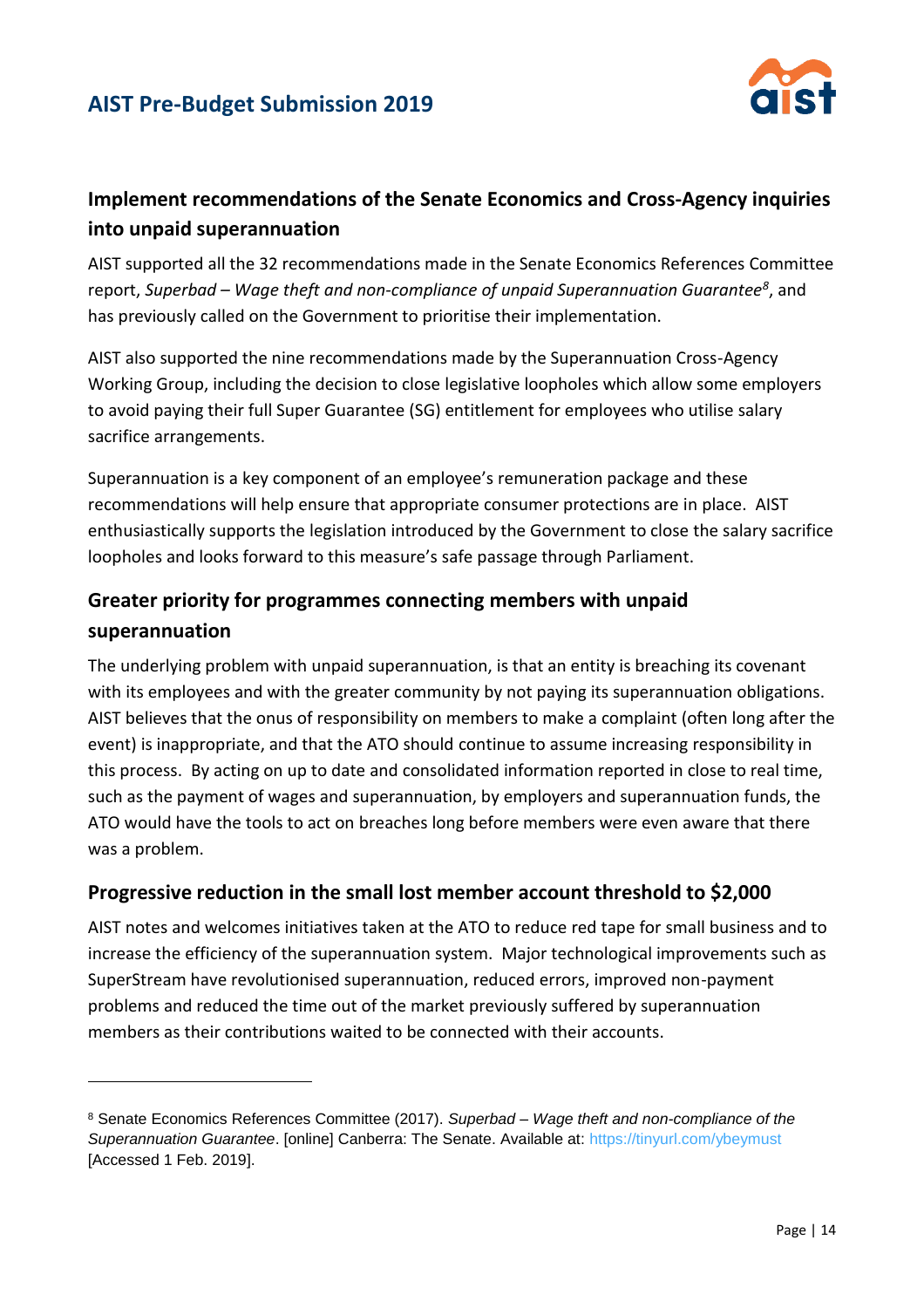

Further initiatives, such as Single Touch Payroll will see members better connected with their superannuation. Together, these improvements mean that lost superannuation will become less of an issue.

AIST takes this opportunity to point out that the policy need for such high thresholds for "small" lost member accounts will be increasingly less relevant due to these initiatives. We recommend that the threshold balance, recently increased to \$6,000, is progressively reduced to \$4,000 on 1 January 2020, then to \$2,000 in 2021.

We further believe that the rules regarding lost and unclaimed superannuation are unnecessarily complicated and we would welcome measures to streamline these rules. We additionally believe that the ATO will be able to direct more resourcing to matching lost super with members as the benefits of Single Touch Reporting and the MAAS and MATS projects are fully implemented.

#### **More regular reporting of contributions and individual access through MyGov**

The almost concluded MAAS and MATS projects at the ATO will lead to better reporting through the MyGov superannuation dashboard, and AIST and other stakeholders are involved in consultations about them. AIST recognises and supports the ability of MyGov to carry and display more up to date information to taxpayers as a result of the projects.

AIST argues that with the increased level of data available to the ATO, the ability to provide better experience for individuals as well as the community benefits associated with better enforcement will be immediately apparent. To provide more detail, this would:

- Enable better, immediate, informed decision-making for super fund members through the visibility of complete and accurate data, allowing balances to be monitored and nonpayment or under-payment issues able to be taken up directly with the member's employer;
- Support employers 'doing the right thing' and early intervention on non-compliance;
- Reduce insolvent trading and create a level playing field for employers; and
- Provide universal transparency for consumers.

To this we also add that recent changes such as the legislation of the First Home Super Saver Scheme, now adds to the imperative of providing meaningful, up to date and comprehensive data relating to superannuation to members through MyGov.

#### **Unpaid non-SG contributions**

AIST notes that the SG is only one of a number of different payment types that can be arranged between employers and employees into superannuation. However, the SG is the only one of these that has an enforcement regime, where the ATO can police non- or underpayment.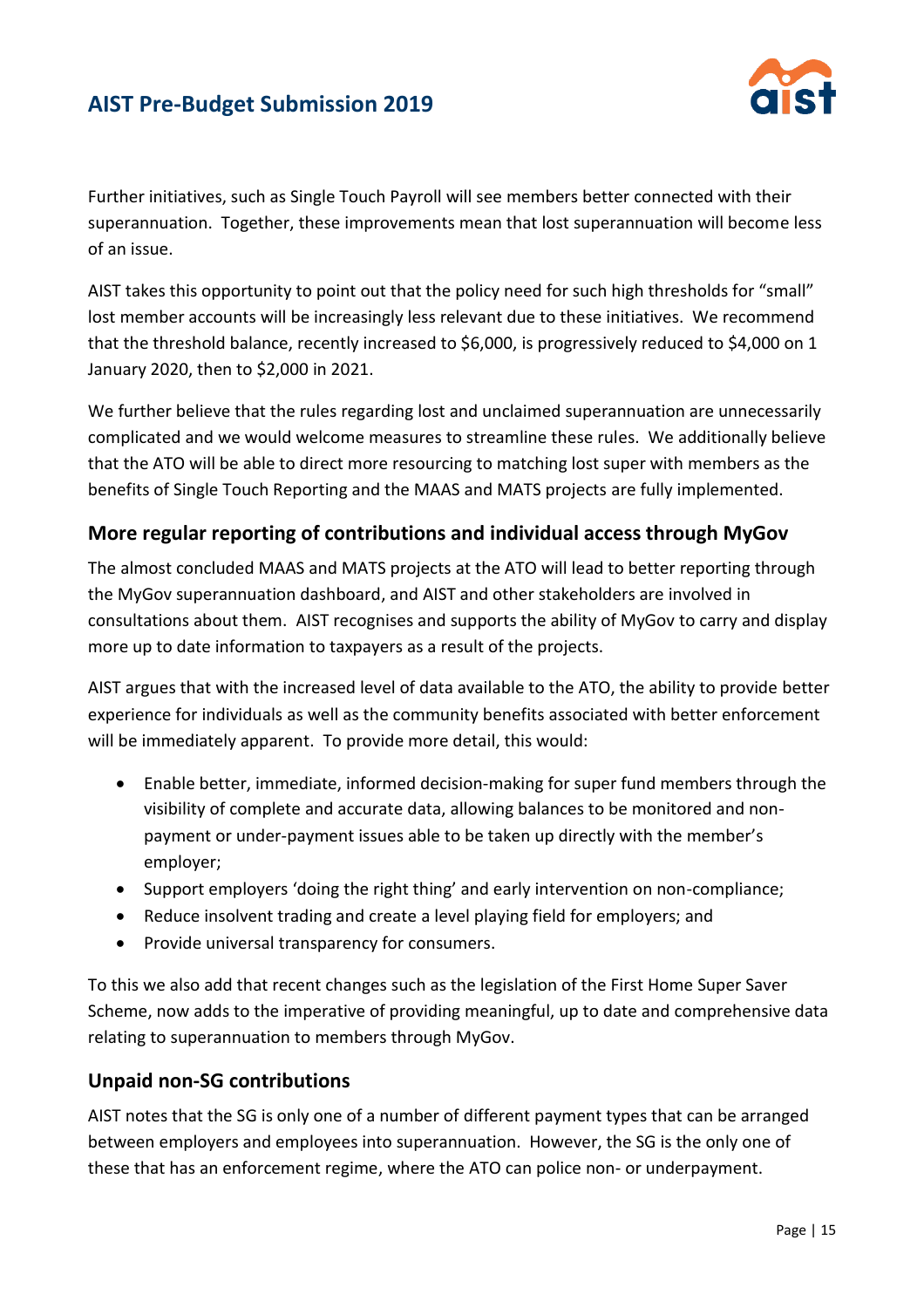

There presently exists little information available to employees as to what they can do if an employer is failing to make salary sacrifice, member-voluntary or employer-voluntary contributions that have been agreed with employees over and above SG amounts. AIST points out that assistance from websites of the ATO, Fair Work Ombudsman or ASIC's MoneySmart is limited to SG amounts leaving the prospect of expensive legal action, which would be highly costineffective compared to the amount of the contributions themselves. Clearly this is unacceptable.

AIST recommends that where these payments are agreed between employers and employees, an enforcement regime should be created that is for all intents and purposes identical to that which exists for SG amounts. AIST also recommends that the ATO be tasked with enforcement of these payments.

#### **Other measures**

 $\overline{a}$ 

As outlined elsewhere in this submission, AIST believes that opportunities exist to improve Australia's superannuation coverage. We believe that the ATO has a role to play in administration of a number of these, including:

- 1. Working with the Fair Work Ombudsman to reduce instances of sham contracting and the avoidance of superannuation contribution as a result.
- 2. Reaching out to the self-employed, in conjunction with ASIC, to better communicate the benefits of superannuation contributions.

## **Undertake a further post-implementation review into APRA's reporting and data framework**

The biggest question underpinning the reporting and data collection framework is whether the collection and analysis of data and actions subsequently taken has delivered good value to government, regulators, industry and consumers. For example, the current reporting framework has not delivered benchmarking of system and fund performance, enabled the identification of the impact of conflicts of interest, or whether members could have received better value. Our recent submission to APRA<sup>9</sup> accordingly advocates that the reporting framework has not met its objectives. AIST considers that the issues identified during the Royal Commission could have been identified earlier, had APRA gathered and analysed relevant data.

<sup>9</sup> AIST (2019). *Post-Implementation Review of the Prudential Framework for Superannuation: Data and Reporting Framework*. 25 January 2019, AIST Submission to APRA. [online] Melbourne: Australian Institute of Superannuation Trustees. Available at:<https://tinyurl.com/ycfrxtht> [Accessed 1 Feb. 2019].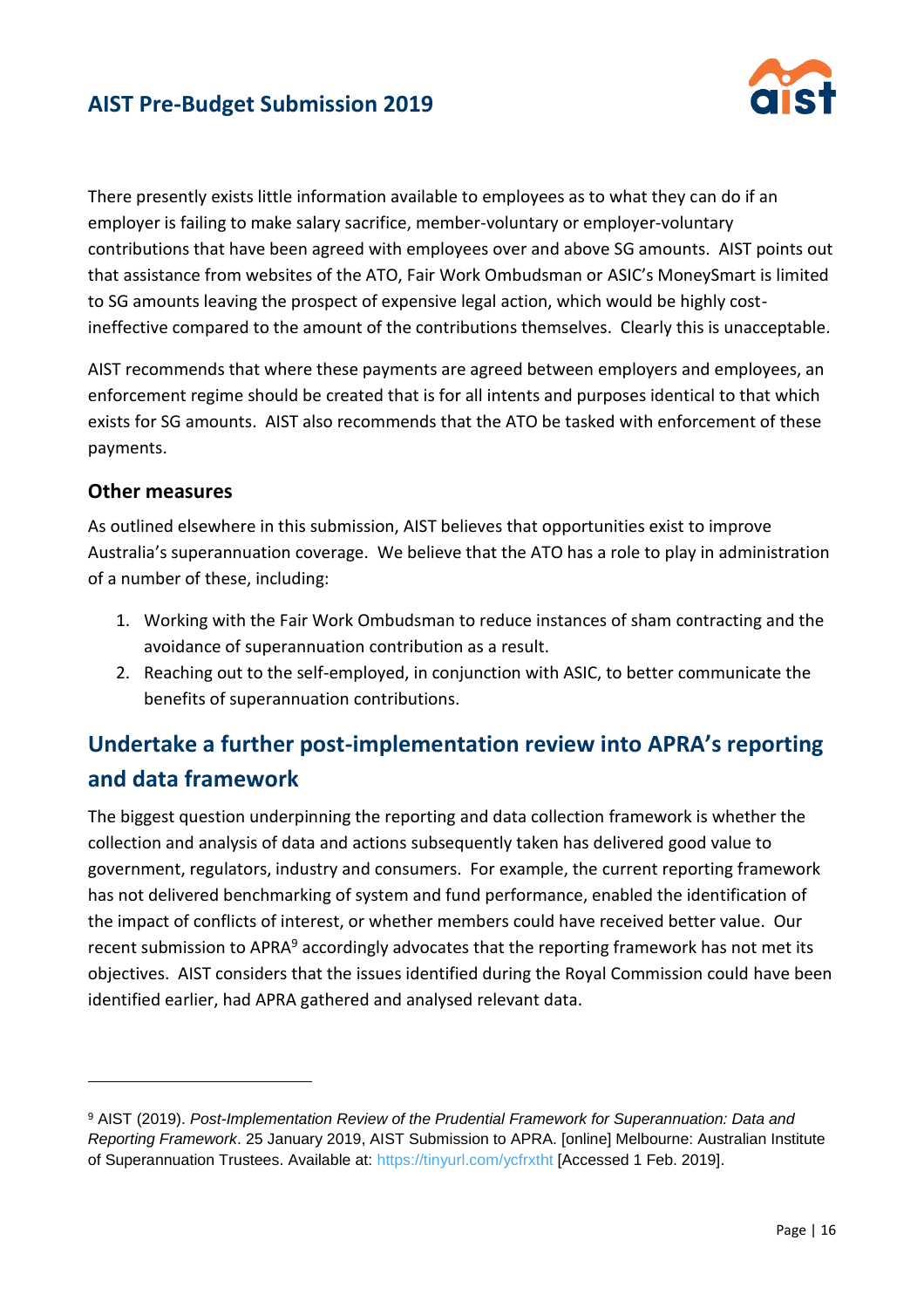

We raised five major issues in our submission to APRA:

- **Objectives** the reporting standards do not meet the objectives.
- **Implementation** system performance benchmarking and assessment has not been enabled and a data reporting framework is needed.
- **Implementation** data quality is poor given that the data gathered does not enable the standards to meet their objectives. Consistent terminologies and uniform methodologies across funds are needed. A fundamental component of the standards not meeting its objectives is that neither disclosure or data reporting is on a level playing field across the system.
- **Royal Commission** identification of concerns identified by the Royal Commission could have been identified sooner had APRA gathered and analysed appropriate data.
- **Timing of this post implementation review** we repeat our earlier recommendations that there be a further post implementation review following the final report of the Royal Commission into Misconduct in the Banking, Superannuation and Financial Services Industry ('Royal Commission') and Productivity Commission, and one which also considers other recent APRA reviews and initial industry feedback.

Regarding these five key areas, our chief concerns are:

#### **1. Objectives are not being met**

 $\overline{a}$ 

The scope of the review being undertaken by APRA is too narrow to address this, with a variety of stakeholders, fields, forms and reporting standards reflecting issues not strictly limited to the prudential framework.

The review itself should go further and embed the best interests of members in a revised measure of APRA's success. Currently, APRA's measurement of 'loss' relates to immediate failure or financial loss of regulated entities and does not include loss to member value arising from entities not acting in members' best interests. The Productivity Commission's final report<sup>10</sup> makes similar recommendations.

AIST strongly believes that government, industry, superannuation fund members need to understand whether appropriate value is being delivered to members, given the complexity and cost associated with data reporting.

<sup>10</sup> Productivity Commission (2019). *Superannuation: Assessing Efficiency and Competitiveness,* Report no. 91. [online] Canberra: Productivity Commission. Available at:<https://tinyurl.com/y9ylxoll> [Accessed 16 Jan. 2019].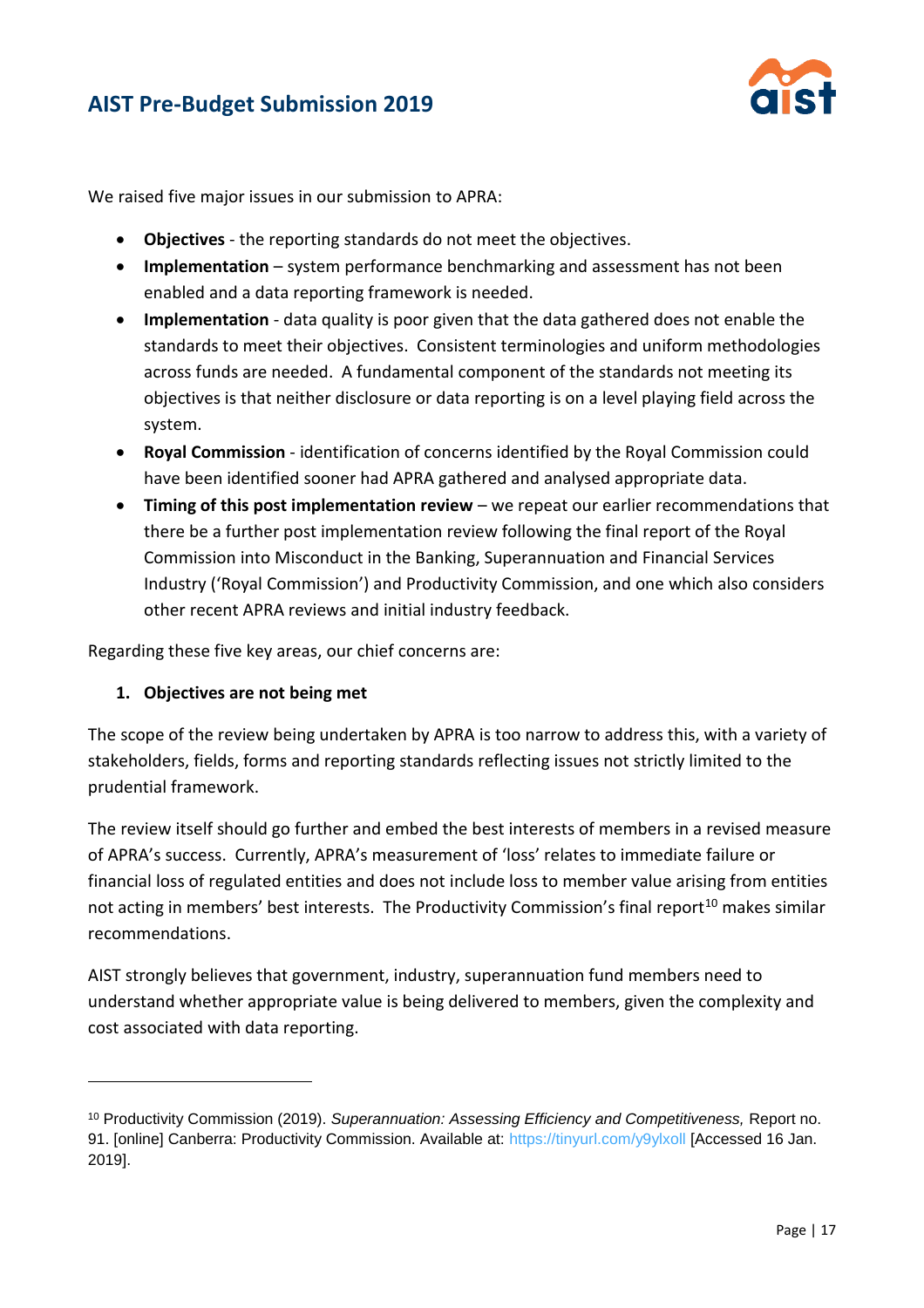

Had the reporting framework been meeting its objectives, the issues raised by the Royal Commission could have been identified sooner.

#### **2. Implementation**

A fundamental starting point is a well-conceived data and reporting framework. This is not in place.Information needed to benchmark system performance should be specified. Benchmarking cannot be done. AIST has raised this on many occasions, and the Productivity Commission's final report also raises this concern. Without this key information, AIST believes that other regulatory requirements such as the member outcomes test cannot be implemented meaningfully.

Consistency of terminology and uniform methodologies need to be developed within a data and reporting framework. Funds are experiencing uncertainty regarding APRA's understanding of superannuation data and uncertainty regarding data fields.

The data and reporting framework must rest on a level playing field disclosure and reporting regime. This is currently not the case, and our submission contained further information regarding the unevenness of the playing field in relation to this.

#### **3. Timing**

The review needs to consider the imminent findings of the Royal Commission and reports which APRA has undertaken.

AIST makes the following recommendations as part of this submission:

- 1. A further post implementation review should take place following the final reports of both the Productivity Commission and the Royal Commission.
- 2. The further review should have a broader scope.
- 3. APRA should gather choice sector data.
- 4. An independent agency such as the Australian Bureau of Statistics (if resourced) should analyse and benchmark both MySuper and choice sector data and report to APRA.
- 5. A data reporting framework needs to be developed.
- 6. What data is needed to benchmark fees and performance needs to be specified.

## **Defer the introduction of means test changes for lifetime retirement income streams**

Schedule 1 to the *Social Services and Other Legislation Amendment (Supporting Retirement Incomes) Bill 2018* ("the Bill"), presently in front of Parliament, implements changes to Age Pension means testing to allow for new innovative income streams.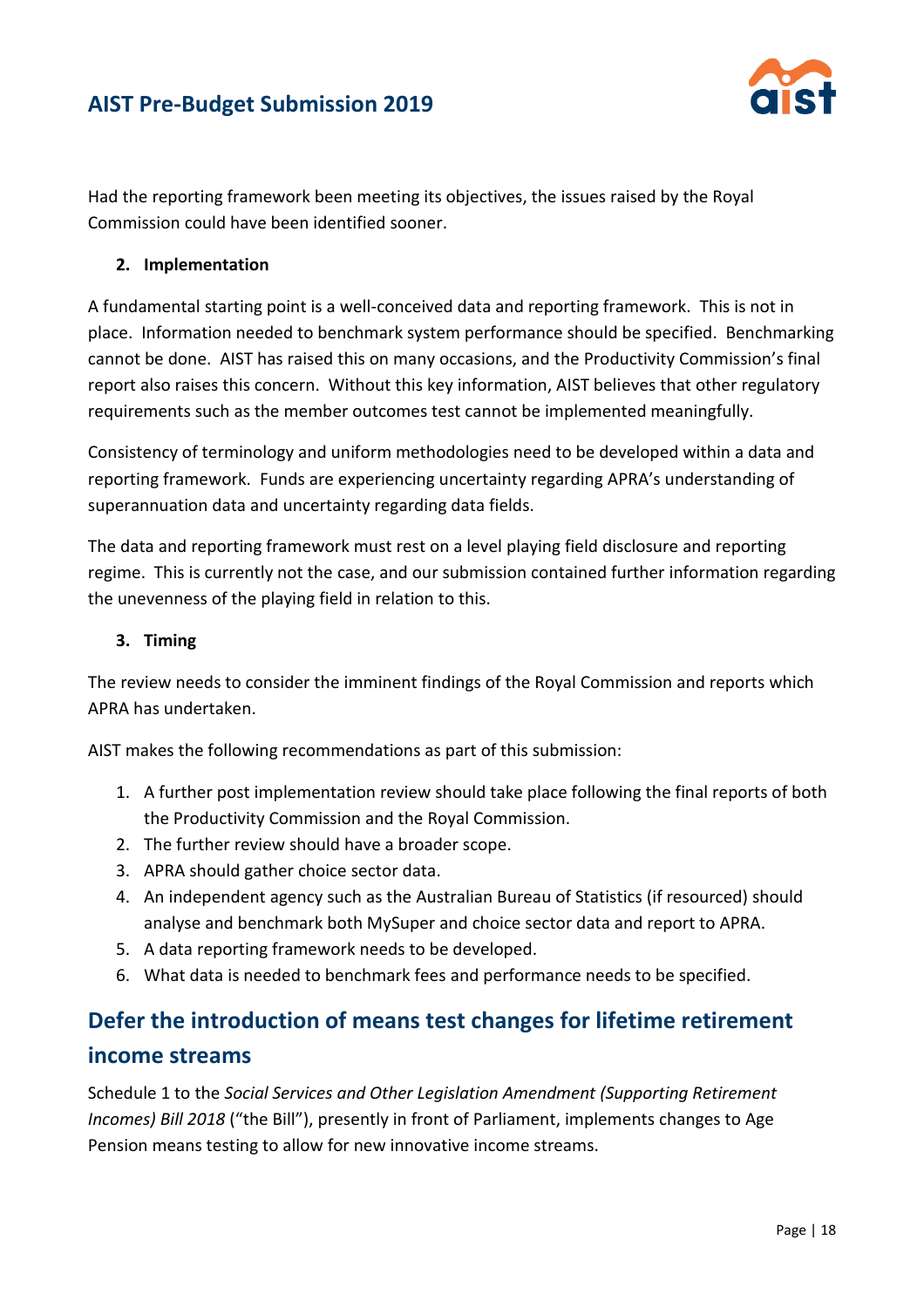

AIST has recommended to the Senate Economics Legislation Committee, presently reviewing the Bill, that Schedule 1 be deferred due to the lack of a unified retirement income strategy at a policy level, the identification of major flaws in the Government's retirement income framework as identified by the Productivity Commission, and the outstanding gaps in consumer superannuation disclosure and protections which are yet to be resolved.

A considerable amount of work has been undertaken in order to better allow for the introduction of Comprehensive Income Products for Retirement (CIPRs), however AIST has serious concerns that this project has become something of a cargo cult, to the extent that Treasury has prioritised these products as a panacea to all problems facing all retirees. This approach is fraught with danger, and the present position occupied by Government would see trustees required to mandate CIPRs for their members including in situations where the trustee suspects that this will not be in the members' best interests. Proposals forming part of the Government's position in relation to fixing this issue revolve around the creation of a "safe harbour" which, whilst protecting trustees from breaches of either the trustees' or advisers' best interest duties prescribed in law, would also protect unscrupulous issuers of poorly designed products.

AIST supports the need for superannuation funds to have a retirement incomes framework in place for their members. AIST believes that trustees must address the real question of what happens to members when they reach retirement and how they may address members' needs at this point, for which their fund has been managing their savings. However, in its current form, this requirement must be reassessed. The recent report by the Productivity Commission inquiry into assessing efficiency and competitiveness of superannuation addressed quite specifically (pp. 233- 236) the "central aspect… the way in which [a CIPR] is to be presented to members as a *first offering…*", (the Commission's emphasis) and led to the finding (Finding 4.4) that the proposed covenant would result in members enrolling in products for which they are not suited. Recommendation 10 of their report goes further, recommending that the covenant itself needs to be reassessed and the Commission suggests abandoning the requirement to offer a preferred product, "if the flaws cannot be sufficiently remediated (by the now deferred date of 1 July 2022)."

The Commission's report and in particular, Finding 4.4, make the case that schedule 1 of the Bill, which is intended to provide incentives for retirement income products that may be difficult to exit, needs to be deferred until the flaws outlined in Recommendation 10 of the report are fully addressed.

AIST from the outset pointed out that the scope of work being undertaken by Treasury and others had been unnecessarily limited to the regulatory framework for retirement income streams (specifically tax and prudential requirements), as well as the means testing framework. We recommended in our initial submission to Treasury that there be an inquiry with a broader scope,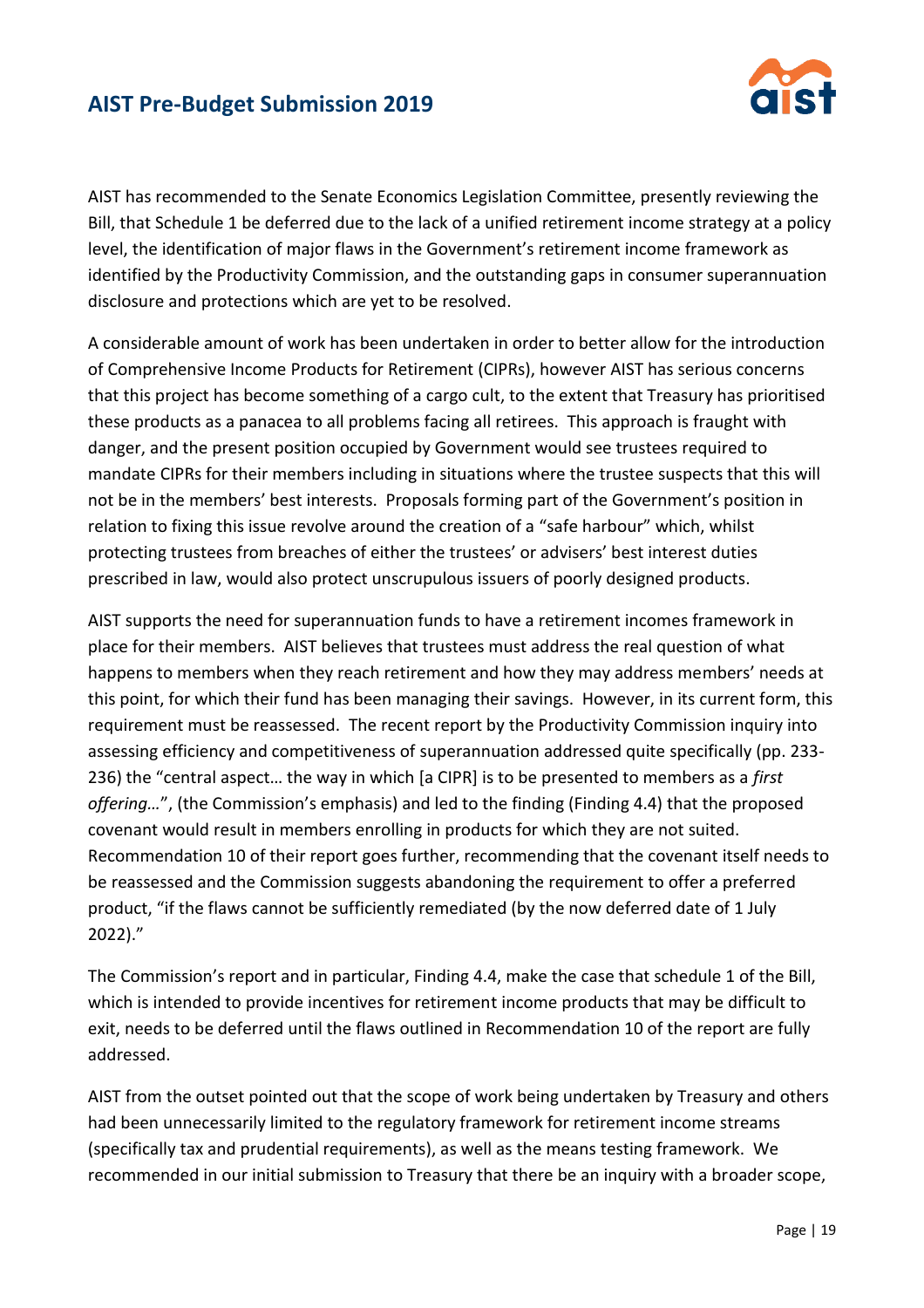

which was able to also consider the role of tax as it related to all competing non-super investments, the sustainability of superannuation restrictions, the adequacy of social security arrangements and other matters relevant to retirement which, at that time, had not been considered, such as aged care and healthcare.

This broader inquiry was never undertaken.

Compounding this, as Treasury indicated in their Retirement Income Disclosure Consultation Paper, there are remaining parts to the proposed Retirement Income Framework that remain before "consumers are supported to make informed decisions about the income, risk and flexibility associated with different retirement income products", including retirement income projections and changes to the regulatory framework. In addition to this, a combination of regulatory carve-outs and delayed transition as it relates to other measures means that disclosure in relation to products, which are intended to be substantially more complex than ordinary account-based income streams, requires urgent remediation. These carve-outs and transitional measures include choice product dashboards which have been deferred until 1 July 2019; and fee and cost disclosure (RG 97), which is presently the subject of an ASIC consultation.

In the absence of these consumer protections which, at the very least, must include sufficient consumer disclosure to enable fund members to have informed consent when selecting these products, the Productivity Commission's recommendations and the lack of an overall direction in relation to retirement income policy, we recommend that this measure be deferred.

We note that as the cost of this measure is presently estimated to save \$20.2 million over forward estimates, this would represent cost savings to Government.

#### **Re-affirm the role of insurance in superannuation**

The objective of insurance in superannuation is to provide financial support to members and their families if the member is prevented from working to retirement age by death or ill-health.

AIST supports group life insurance as is an efficient and cost-effective form of cover. For most people, the insurance held through superannuation is also the only insurance they hold. However, there is a need to balance this against the impact of insurance premiums which erode member retirement savings.

AIST supports the Insurance in Superannuation Voluntary Code of Practice and is committed to ongoing improvement of insurance in superannuation through its role as a code owner. The Code was developed in 2017 to improve the insurance provided in superannuation. The Code provides:

• A framework for capping insurance premiums for default cover.